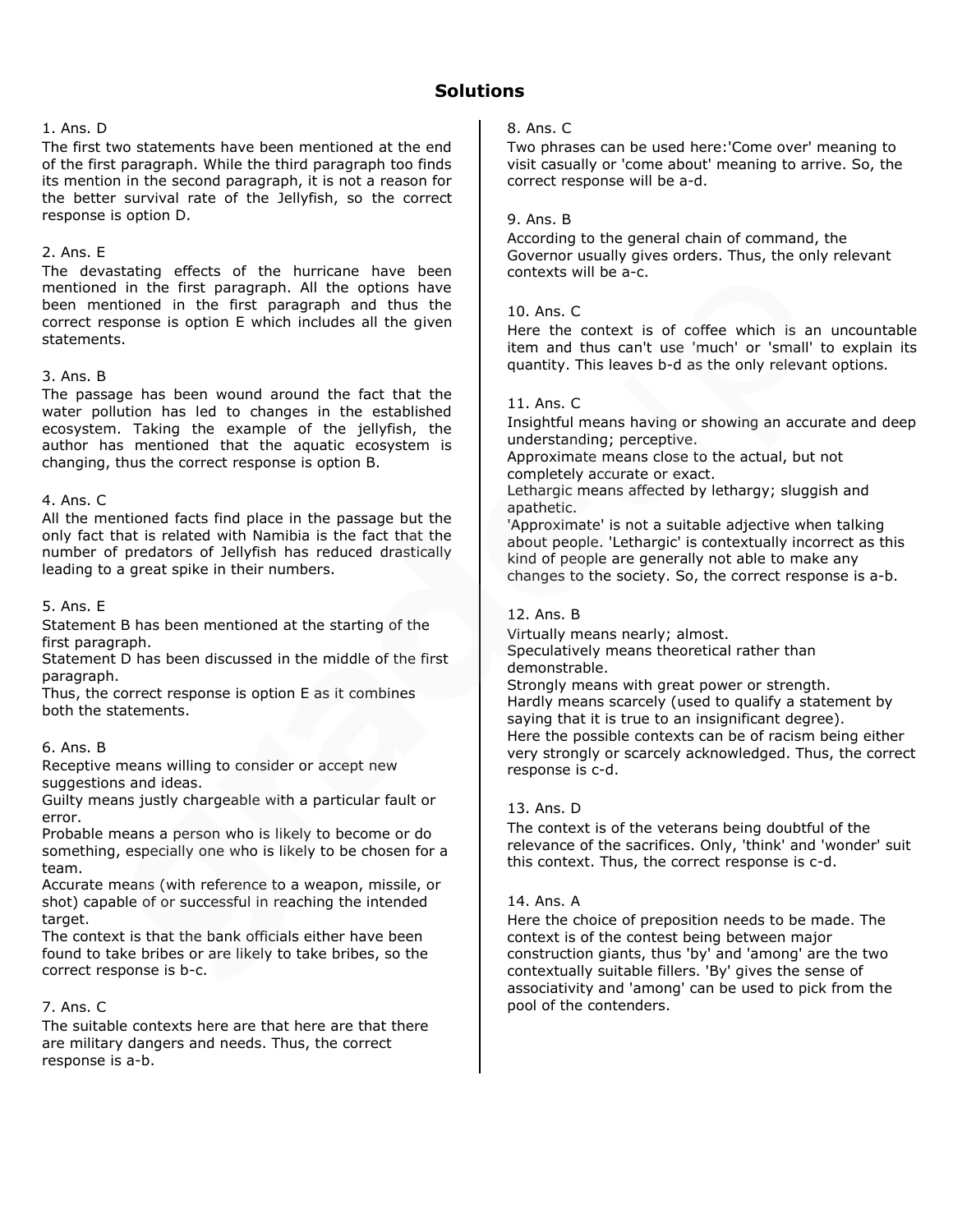## 15. Ans. B

Ease means the act of making things easy.

Ascertain means find (something) out for certain; make sure of.

These two do not fit in the context of the statement. So, the correct response is b-c.

## 16. Ans. A

The phrase 'cutting down' is used to show the reduction from the previous value. Thus the correct response is option A.

## 17. Ans. C

'To put up with' means to tolerate or endure. Thus the correct response is option C.

Richochet means a shot or hit that rebounds off a surface.

## 18. Ans. E

The phrase 'to turn in' means to surrender. So, the correct response is option E.

Accentuate means make more noticeable or prominent. Retard means delay or hold back in terms of progress or development.

Liberate means set (someone) free from imprisonment, slavery, or oppression

## 19. Ans. B

'To go overboard' means be very enthusiastic. So, the correct response is option B which means to overstretch oneself.

## 20. Ans. E

'To bail out' means to rescue someone from a difficult situation. So, the correct response is option E.

## 21. Ans. D

The second part is incorrect because of the plural helping verb 'are' while the noun is singular.

The third part is incorrect because it gives incorrect meaning. 'Rarely' needs to be replaced with 'generally'. The fourth part is incorrect because 'latter' is the incorrect word usage here. It needs to be replaced with 'later'.

The fifth part ha no error.

## 22. Ans. A

The third part is incorrect because of the wrong preposition use. 'By' needs to be replaced with 'to'. The fourth part is incorrect because of the incorrect form of the verb. 'Increasing' needs to be replaced with 'increase'.

The fifth part is incorrect as 'lenient' is the adjective form while the correct usage is adverb form which is 'leniency'.

23. Ans. D

The second part is incorrect because of the wrong article usage. 'A' needs to be replaced with 'the'.

The third part is incorrect becauuse the subject here is 'approach' which is singular and thus will take a singular helping verb i.e. 'has'.

The fourth part is incorrect because of the wrong preposition usage. 'With'' needs to be replaced by 'in'. The fifth part has no error.

24. Ans. C

The second part is incorrect because of the incorrect usage of the preposition. 'With' needs to be replaced by 'for'.

The third part is incorrect because of the incorrect form of verb. 'Meshing' needs to be replaced with 'mesh'. The fifth part is incorrect because of the incorrect phrasal usage. It should be 'conflicts of interests'. The fourth part is free from error.

25. Ans. C

The second part is incorrect because of the incorrect form of the verb. 'Increasing' needs to be replaced with 'increase'.

The third part is incorrect because of the wrong preposition usage. 'Over' needs to be replaced with 'to'. The fifth part is incorrect because it fails to provide proper meaning. 'Favorable weather' is not likely to cause the engine to fail; it has to be 'unfavorable'. 26. Ans. B

The second part is incorrect because of the incorrect article. 'A' needs to be replaced with 'an'.

The fourth part is incorrect because of the wrong preposition usage. 'Into' needs to be replaced with 'in'. The fifth part is incorrect because of the incorrect framing. It should be 'collected statistics' instead of the 'collect statistics'.

27. Ans. B

The second part is incorrect because of the wrong usage of 'most'. The correct comparison degree would be 'more'.

The fourth part is incorrect because 'impress' does not make any sense in the context of the statement. It should be replaced with 'improve'.

The fifth part is incorrect because of the incorrect use of the word 'economics'. It needs to be replaced with 'economy'.

There is no error in the third part.

28. Ans. D

The second part is incorrect because of the wrong structure. 'Was' needs to be omitted.

The third part is incorrect because we require a verb here instead of a noun. 'Consideration' needs to be replaced with' considered'.

The fourth part is incorrect because 'improvement' is a verb but we need a verb here. Thus 'improving' needs to be used.

The fifth part is free from error.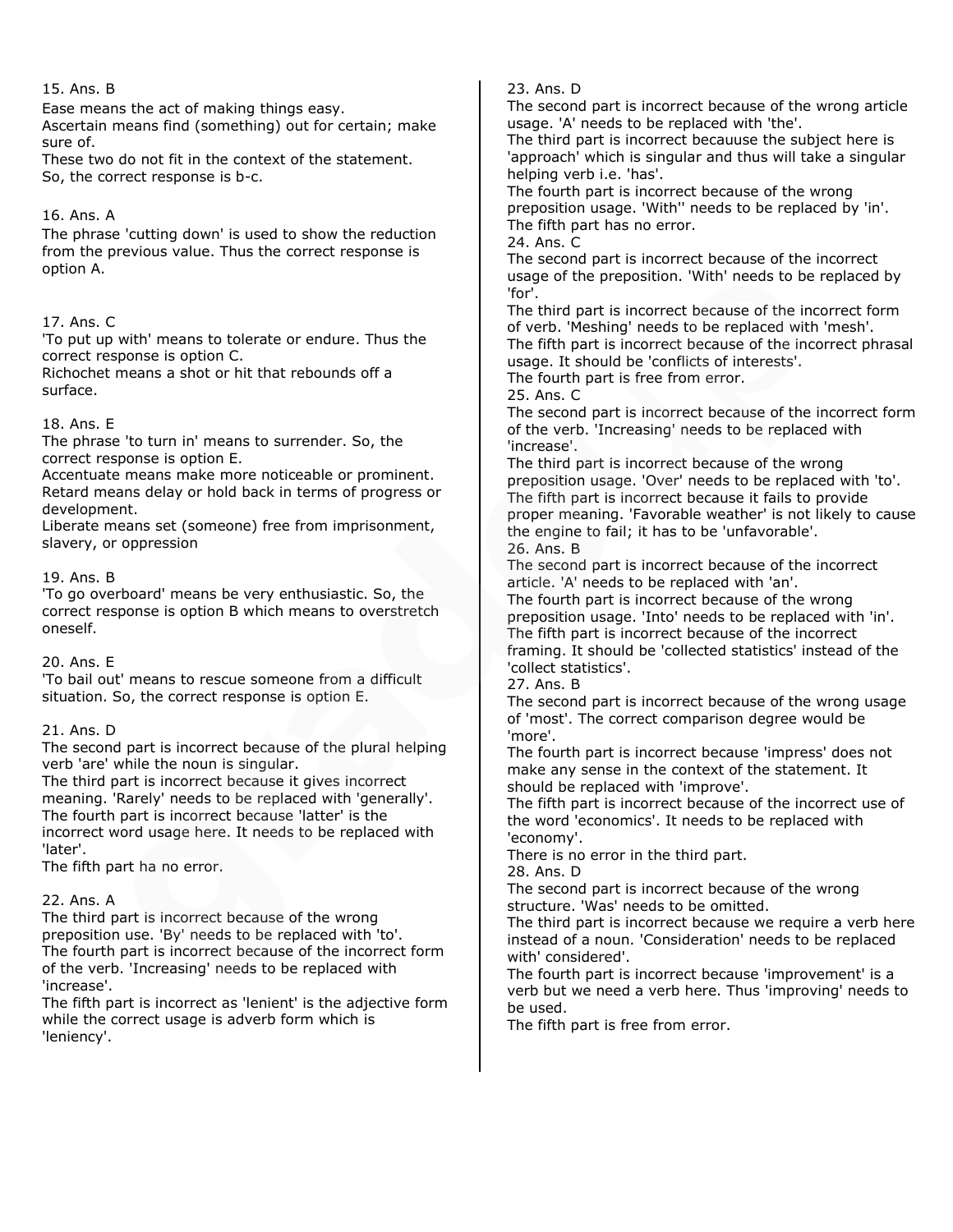29. Ans. C 41. Ans. B The second part is incorrect because of the wrong preposition usage. 'For' needs to be replaced with 'by'. The third part is incorrect because of the wrong structure. 'Commemoration' is a noun' which needs to be replaced with 'commemorated' which is a verb.  $140/7 + 42 = 50 + X$ The fifth part is incorrect because of the incorrect article  $20 + 42 = 50 + X$ usage' 'An' needs to be replaced with 'a'.  $62 = 50 + X$ The fourth part is free from any error.  $X = 62 - 50$  $X = 12$ 30. Ans. D The second part is incorrect because we need the noun 42. Ans. B 'revolt' instead of the verb form 'revolting'. 24 The third part is incorrect because of the wrong  $100 \times 460 + 100 \times 650$ preposition usage. 'In' needs to be replaced with 'on'. The fourth part is incorrect because of the wrong spelling 690+156 'childrens'. It should be replaced with 'children'. 846 The fifth part is free from any error. 43. Ans. A 31. Ans. B  $2465 = ?^2 + 256$ The pattern followed is  $+1^2$ ,  $-3^2$  ,  $+5^2$  ,  $-7^2$  ,  $+9^2$  $?^2$  = 2465 - 256  $?^2 = 2209$ 32. Ans. C The pattern followed is  $+3$ ,  $+6$ ,  $+12$ ,  $+24$ ,  $+48$  $? = 47$ 44. Ans. E 33. Ans. C Double Difference pattern is followed in the above series. +2, +5, + 10, +17, +26 45. Ans. B 34. Ans. E The pattern followed is  $*1 + 1$ ,  $*2 + 2$ ,  $*3 + 3$ ,  $*4 + 4$ ,  $68 \times \sqrt{7} - 3421 = 591$  $*5 + 5$ 35. Ans. C The pattern followed is \*1.5 , \* 2 , \*2.5 , \*3 , \*3.5  $\sqrt{?} = \frac{4012}{68}$ 36. Ans. B Required ratio = 17150 : 12500 = 343:250  $\Rightarrow \sqrt{?} = 59$ 37. Ans. C Required total number of sales =  $15.5 + 13.5 + 7.5 +$ 5.6 + 16.3 + 13.5= 71900  $\rightarrow$  ? = 3481 38. Ans. A Shop P's sales= 91.4 Shop Q's sales=65.05 46. Ans. A Shop R's sales=71.9 Shop S's sales=43.8 Shop a T's sales=46.8  $\because$  (?)<sup>2</sup> = 64; 39. Ans. C  $\therefore$  ? = 8 Required difference =  $6.3 - 5.9 = 0.4$  thousands= 400 47. Ans. B 40. Ans. C Required total number of sales=14.4+7.4+15.7=37.5 thousand= 37500 18

By replacing the "?" with "x"  $+42=50+X$  $(125*140)/875 + 42 = 50 + X$  $1936 + 529 = ?^2 + 256$  $504/42 \times 7 - 63 + 28 = 84 - 63 + 28 = 49$ Hence option E is correct  $\rightarrow$  68× $\sqrt{?}$  = 591+3421  $\implies$  ? = (59)<sup>2</sup> = 59×59 Hence, option (B) is correct.  $(?)^2 = \frac{(400+16)}{650} \times 100 = \frac{416}{650} \times 100 = 64$ 

By replacing the "?" with "x"  $\frac{25 \times 14 + 1450}{2} = 1998 \div x$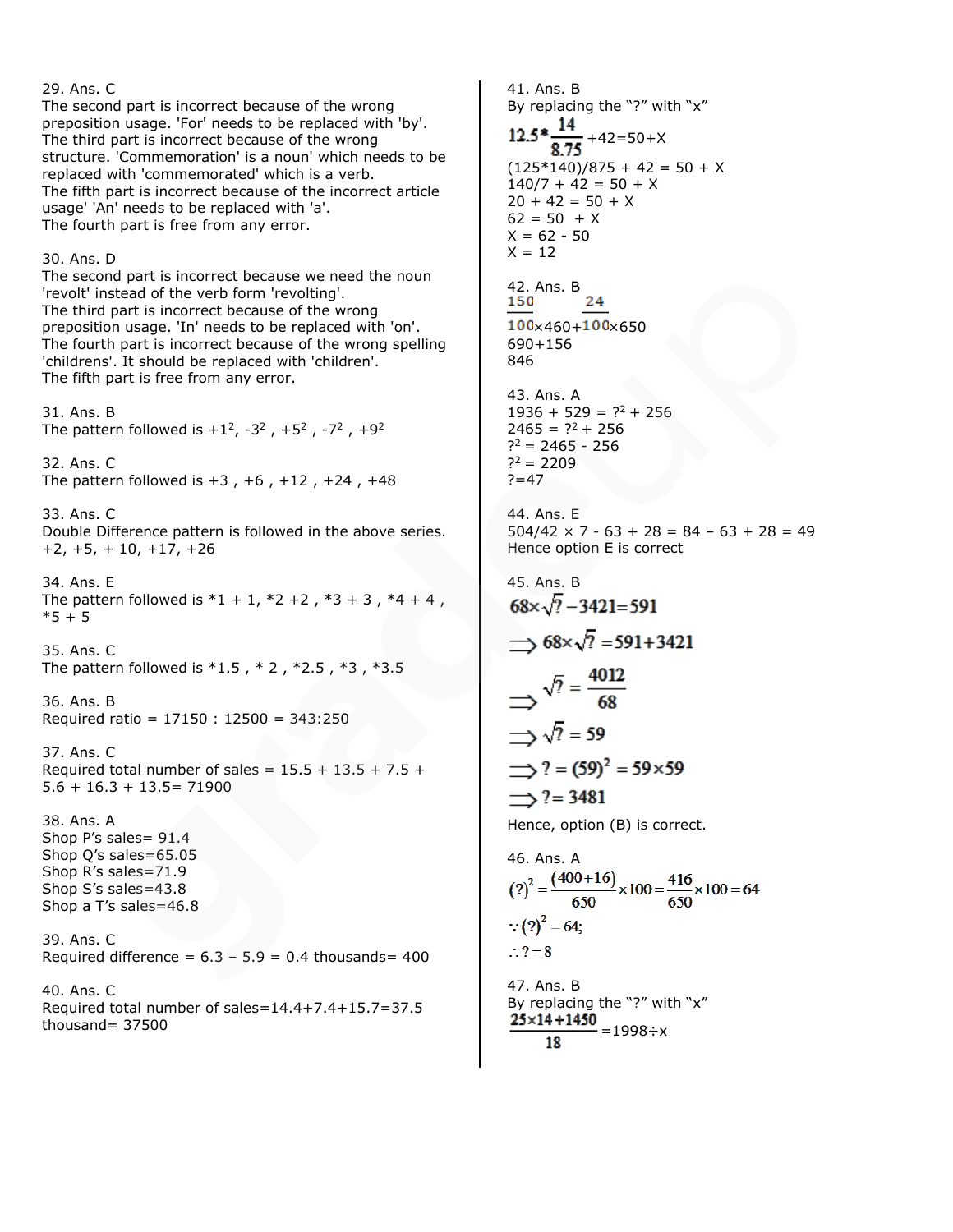350+1450 1998 = 18  $\frac{1800}{18} = \frac{1998}{x}$  $\mathbf{x}$  $100 = \frac{1998}{x}$  $x = \frac{1998}{100}$  $x = 19.98$ 48. Ans. B<br> $4\frac{3}{7}+2\frac{1}{6}-4\frac{1}{3}=?-2\frac{3}{4}$  $x=4\frac{3}{7}+2\frac{1}{6}-4\frac{1}{3}+2\frac{3}{4}$  $? = (4+2-4+2)+\frac{3}{7}+\frac{1}{6}-\frac{1}{3}+\frac{3}{4}$  $? = (8-4) + \frac{36+14-28+63}{84}$  $? = 4 + \frac{113 - 28}{84}$  $? = 4 + \frac{85}{84}$  $? = 4 + 1.01$  $? = 5.01$ 49. Ans. C  $(?)<sup>2</sup> = 325 - 144 + 75 + 68$  $= 468 - 144 = 324$  $(?) = 18,-18$ 50. Ans. C  $534.596 + 61.472 - 496.708 = ? + 27.271$  $596.068 - 496.708 = ? + 27.271$  $? = 99.36 - 27.271$  $? = 72.089$ 51. Ans. A  $23*6$  $-x = 14076$ 23\*3\*x=14076 69\*x=14076  $69 = 204$ 

52. Ans. A  $3469 = 2025 + 22$  $?^2 = 3469 - 2025$  $?^2 = 1444$  $? = 38$ 53. Ans. B  $264 \div \sqrt{576} + (11)^2 + 12 = (x)^2$  $264 / 24 + 121 + 12 = (?)$ <sup>2</sup>  $11 + 121 + 12 = (?)$ <sup>2</sup>  $144 = (?)^2$  $(?) = 12$ 54. Ans. B  $\frac{69}{3} \times \frac{85}{100}$  +10.7 19.55+10.7 30.25 55. Ans. C  $\frac{3}{4}$  of  $\frac{3}{5}$  of  $\frac{2}{3}$  of ? = 3174 **2/3x3/5x3/4x?=3174 =3174x10/3 =31740/3 =10580** Hence, Option C is correct. 56. Ans. A Let the cost price of A as well as B is 100 Rs. Then, ATQ: Selling Price of  $A = 100+40 = 140$ And Selling Price of B =  $140 - (140*0.2) = 140 - 28 =$ 112 Total selling price =  $140+112 = 252$  Rs. Total Cost price = Rs. 200 So by taking cost price  $= 100$  Rs. total profit  $= 52$  Rs. Total profit will be Rs. 156 when cost price  $=$  $(100/52)*156 =$  Rs. 300 57. Ans. B Let the second & third numbers are 2x & 3x respectively. ATQ,  $5x*6x = 4320$  $30x^2 = 4320$  $x^2 = 144$  $x=12$ Hence, second number =  $5x = 5*12 = 60$ Third number =  $6x = 6*12 = 72$ Ratio of first & second number =  $\frac{3}{4}$ Hence, first number =  $(34)^*60 = 45$ Sum of these 3 numbers =  $60+72+45 = 177$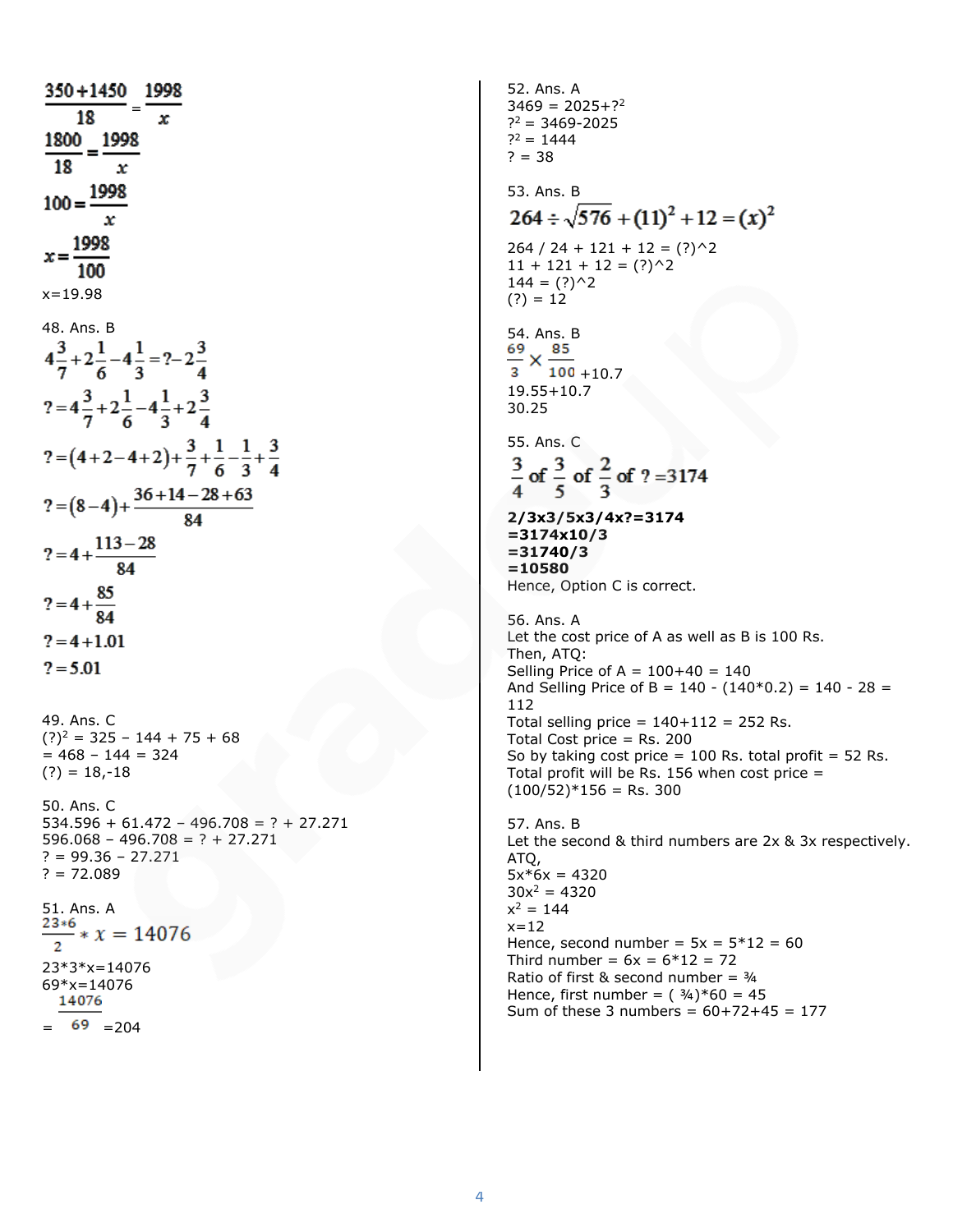58. Ans. D Let the speed of boat in still water is 'x' km/hr & that of stream is 'y' km/hr. Then, ATQ  $(x+y)/y = 9/1$  $9y = x + y$  $x = 8y$  $y = 3$  km/hr So,  $x = 24$  km/hr Upstream speed =  $24-3 = 21$  km/hr Hence, distance travelled upstream in 5 hours =  $21*5 =$ 105 km 59. Ans. A  $[(X+1400)*8*2/100] - [(X*8*1)/100] = 240$  $0.16X + 14*16 - 0.08X = 240$  $0.08X = 240 - 224$  $0.08X = 16$  $X = 200$  Rs. 60. Ans. B Let the present ages of A & B to be 'a' & 'b' respectively. Hence, 2 years ago, their ages must have been (a-2) & (b-2) respectively. Average of their ages at that time  $= 26$ Hence,  $[(a-2)+(b-2)]/2 = 26$  $(a-2)+(b-2) = 52$  $a + b = 56$ Age of A, 5 year hence  $=$  40 years Hence,  $(a+5) = 40$  $a = 35$  years Hence,  $b = 56 - 35 = 21$  years  $B = (C-5)$ Hence,  $C = 21 + 5 = 26$  years Age difference between A & C =  $35 - 26 = 9$  years 61. Ans. D  $X+Y+Z = 24*3 = 72$  $X:Y = 2:3$  (Given) Let 'X' to be 2a & 'Y' to be 3a  $X+Y = 60$  (Given)  $2a+3a = 60$  $5a = 60$  $a = 12$ Hence,  $X = 24 & 8Y = 36$ From equation (1)...  $Z = 72 - 60$  $Z = 12$ Hence,  $X - Z = 24 - 12 = 12$ 62. Ans. A The area of a square =  $1225$  cm<sup>2</sup> Let the side of the square  $=$  a cm. Hence,  $a^2 = 1225$ a=35 cm Diagonal of the square =  $a\sqrt{2}$  = 35 $\sqrt{2}$  cm

Length of the rectangle (I)=80% of 35 $\sqrt{2}$  cm = 28 $\sqrt{2}$  cm Perimeter of the rectangle =  $94\sqrt{2}$  cm  $2(l+b) = 94\sqrt{2}$  cm  $l + b = 47\sqrt{2}$  cm  $28\sqrt{2} + b = 47\sqrt{2}$ b=19√2 cm Area of the rectangle=l\*b =  $28\sqrt{2*19}\sqrt{2}$  cm = 1064 cm<sup>2</sup> 63. Ans. C Annual salary of Arun  $= 7,68,000$  Rs. Monthly salary =  $7,68,000/12$  = Rs. 64,000 Spending on children  $=$  Rs. 12,000  $Rest = 52,000$ 1/13th of the rest =  $52,000/13$  = Rs. 4,000 is spent on food. Rs. 8,000 is spent in mutual funds. Monthly savings =  $64,000 - (12,000+4,000+8,000) =$ Rs. 40,000 64. Ans. B A takes 24 days to complete a work. B is 20% more efficient than A, hence B will take  $(24*100)/120 = 20$  days. C takes  $(20+10) = 30$  days. Time taken by A & C in completing the work  $=$  $(24*30)/(24+30) = (24*30)/54 = 40/3$  days 65. Ans. E Let initial quantity of milk & water in the mixture are 5x & 4x 2 litres water is added. Hence, New quantity of milk & water will be 5x & (4x+2) ATQ,  $5x/(4x+2) = 10/9$  $x/(4x+2) = 2/9$  $9x = 8x + 4$  $x=4$ Hence, new amount of water in the mixture =  $4x+2 =$  $(4*4) + 2 = 18$  litres 66. Ans. D Thus P lives on the 5<sup>th</sup> number floor. 8 W  $\overline{7}$  $\mathsf Q$  $\overline{6}$  $\vee$ 5 P  $\overline{T}$  $\overline{4}$ 3  $\mathsf{R}$  $\overline{2}$  $\cup$  $\mathbf{1}$ S Hence Option D is correct.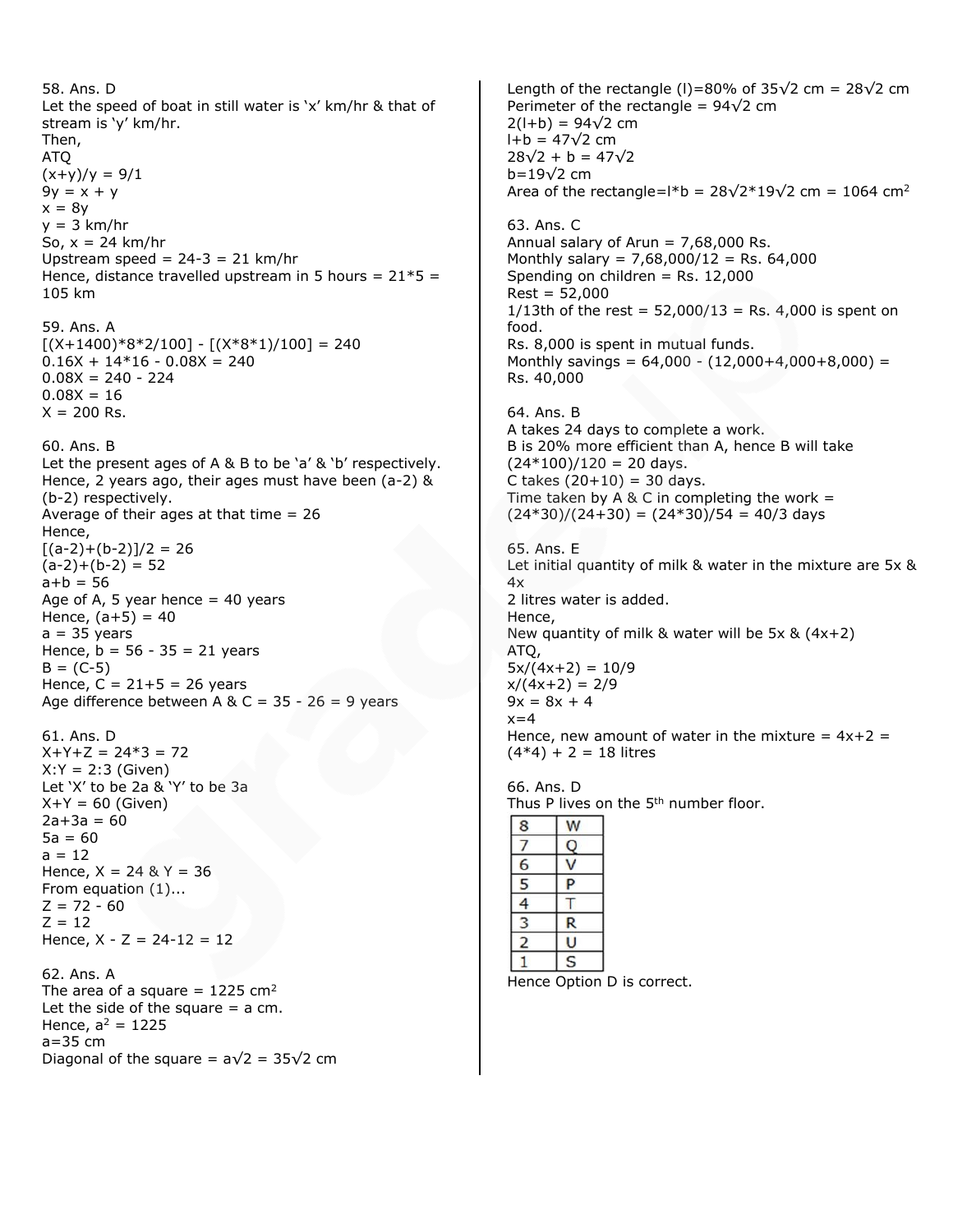## 67. Ans. A

U lives exactly between the floors of R and S**.**

| πνες εχαι      |   |  |  |  |  |  |  |
|----------------|---|--|--|--|--|--|--|
| 8              |   |  |  |  |  |  |  |
|                |   |  |  |  |  |  |  |
| 6              |   |  |  |  |  |  |  |
| $\overline{5}$ | P |  |  |  |  |  |  |
|                |   |  |  |  |  |  |  |
|                | R |  |  |  |  |  |  |
| 2              |   |  |  |  |  |  |  |
|                | S |  |  |  |  |  |  |

Hence Option A is correct 68. Ans. C

W lives on the topmost floor.

| 2             |   |
|---------------|---|
| з             | R |
|               |   |
| $\frac{1}{5}$ |   |
| 6             |   |
| 7             |   |
| 8             |   |

Hence Option C is correct

#### 69. Ans. B

All the others occur at odd places except V which occurs at even place. Thus V does not belong to the group.

| 8              |                         |
|----------------|-------------------------|
|                | Ų                       |
| 6              |                         |
| $\overline{5}$ |                         |
|                |                         |
| 3              |                         |
| 2              |                         |
|                | $\overline{\mathsf{s}}$ |

Hence Option B is correct 70. Ans. E

The solution to the above puzzle is: 4 persons that is V, P, T and R live between Q and U.

| 8              |   |
|----------------|---|
|                |   |
| 6              |   |
| $\overline{5}$ | P |
|                |   |
| 3              | R |
|                |   |
|                | S |

Hence Option E is correct







#### 76. Ans. B Given arrangement - I 4 M 6 % 1 R O # 9 @ G W S 2 U \$ \*8 7 C E 3 © K 5 We have to find - Letter/Symbol Number Vowel There is only one pair - S 2 U

77. Ans. E Given arrangement - I 4 M 6 % 1 R O # 9 @ G W S 2 U \$ \*8 7 C E 3 © K 5  $M1\% - M + 3 = 1, 1 - 1 = \%$  $U8* - U + 3 = 8, 8 - 1 = *$  $G2S - G + 3 = 2, 2 - 1 = S$  $35K - 3 + 3 = 5, 5 - 1 = k$  $C@E - C + 3 = \circled{c}$ ,  $\circledcirc - 2 = E$ Hence, all other pairs form the same pattern but C©E does not belong to that group

78. Ans. A Given arrangement - I 4 M 6 % 1 R O # 9 @ G W S 2 U \$ \*8 7 C E 3 © K 5 We have to find - seventh to the right of fifteenth from the right end, which means -  $15th - 7th = 8th$  element from the right end i.e. is - 8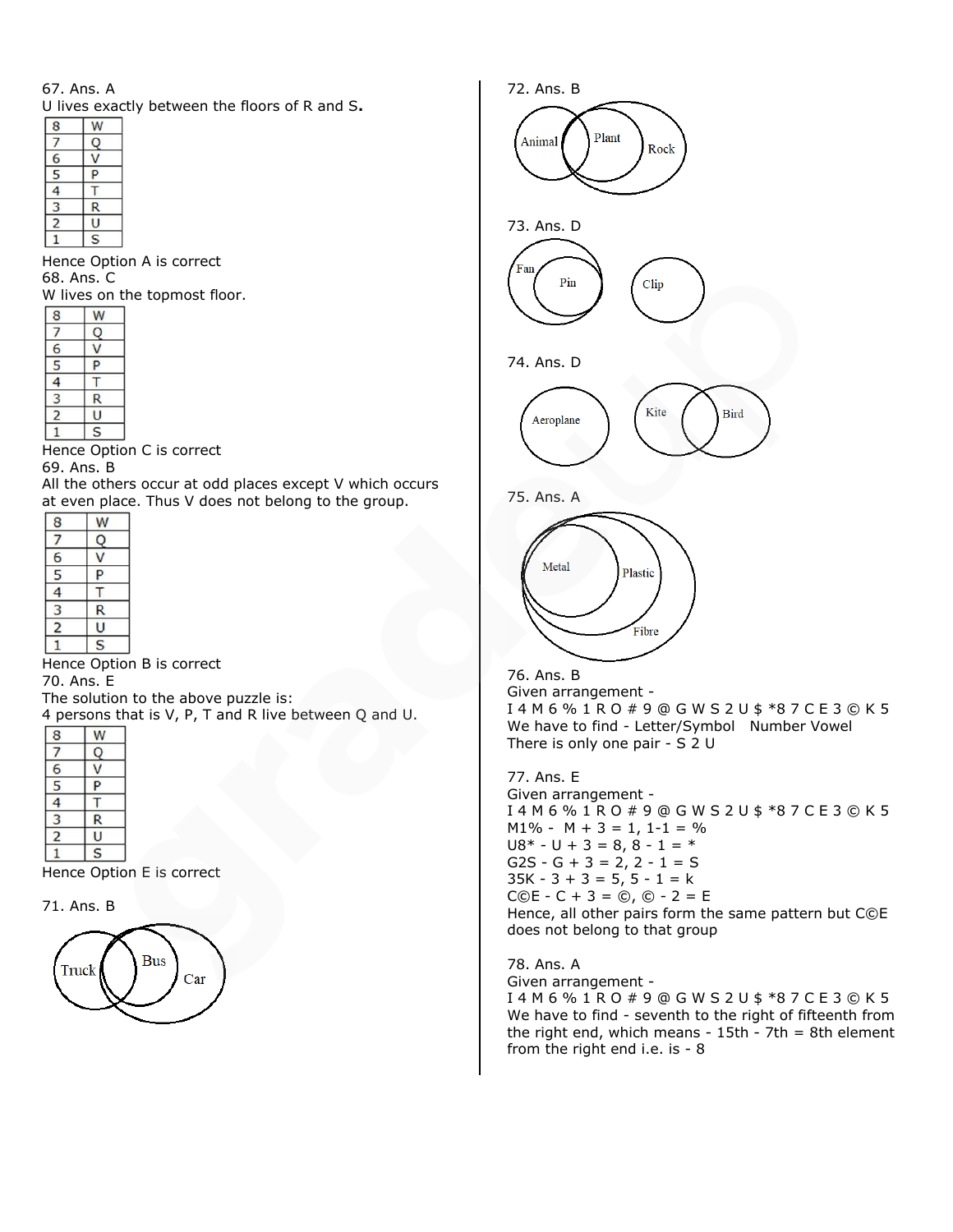79. Ans. C Given arrangement - I 4 M 6 % 1 R O # 9 @ G W S 2 U \$ \*8 7 C E 3 © K 5 We have to find - Number Symbol Consonant There are only two pairs - 9@G and 3 ©K

80. Ans. D Given arrangement - I 4 M 6 % 1 R O # 9 @ G W S 2 U \$ \*8 7 C E 3 © K 5 After removing all the symbols from the arrangement we get, new arrangement - I 4 M 6 1 R O 9 G W S 2 U 8 7 C E 3 K 5 **Eight from the left end is - 9**

81. Ans. B P **≤** Q = R > S > T For conclusion I: I.  $P < T$  (false) no relation between P & T For conclusion II:  $Q = R > S > T$ II.  $T < Q$  (true) T is smalller than  $Q$ Hence, only conclusion II follows

82. Ans. A L **≤** M < N > O = P For conclusion  $I - N > 0 = P$ I.  $P < N$  (true) For conclusion II -  $M < N > 0$ II.  $O < M$  (false) Hence, only conclusion I follows

83. Ans. A J > K **≤** L = M < N **Conclusions:** I.  $K < N$  (true) K **≤** L = M II.  $K < M$  (false) Here, K is either smaller or equal to M. So, this is not true. Hence, the only conclusion I follows.

84. Ans. C P **≤**Q = R, T > R = S **by combining both the statement we get,** P **≤** Q = R = S < T For both the conclusion, P **≤**Q = S < T **P ≤ S**  $I. P = S$ II.  $P < S$ So, both the conclusion make complementary pairs, hence either I or II conclusion follows.

85. Ans. A P **≤** Q = R, T > R = S by combining both the statement we get, P**≤** Q = R = S, R < T For Conclusion I,  $Q < T$ 

I.  $Q < T$  (true) For conclusion II, we get P **≤** S II.  $P < S$  (false) Hence, only conclusion I follows

86. Ans. C

● D sits third to the right of A who earns 12000. The one who earns 18000 is neighbor of A.



#### **Take case 1:**

- B earns 17000 and sits immediate left of D.
- Two persons sit between the one who earns 18000& H.



• G and C are neighbours and earn total 33000. So there is two combinations 12,21 and 15,18. We know that A earns 12000 so combination must be 15000 and 18000. ● F earns 4000 more than G. So if G earns 15000 then F must earns 19000 but this salary is not given so G must earns 18000, F must earns 22000 and C must earns 15000.

● F is neighbor of A and the one who earns the highest. So H must earns 32000.

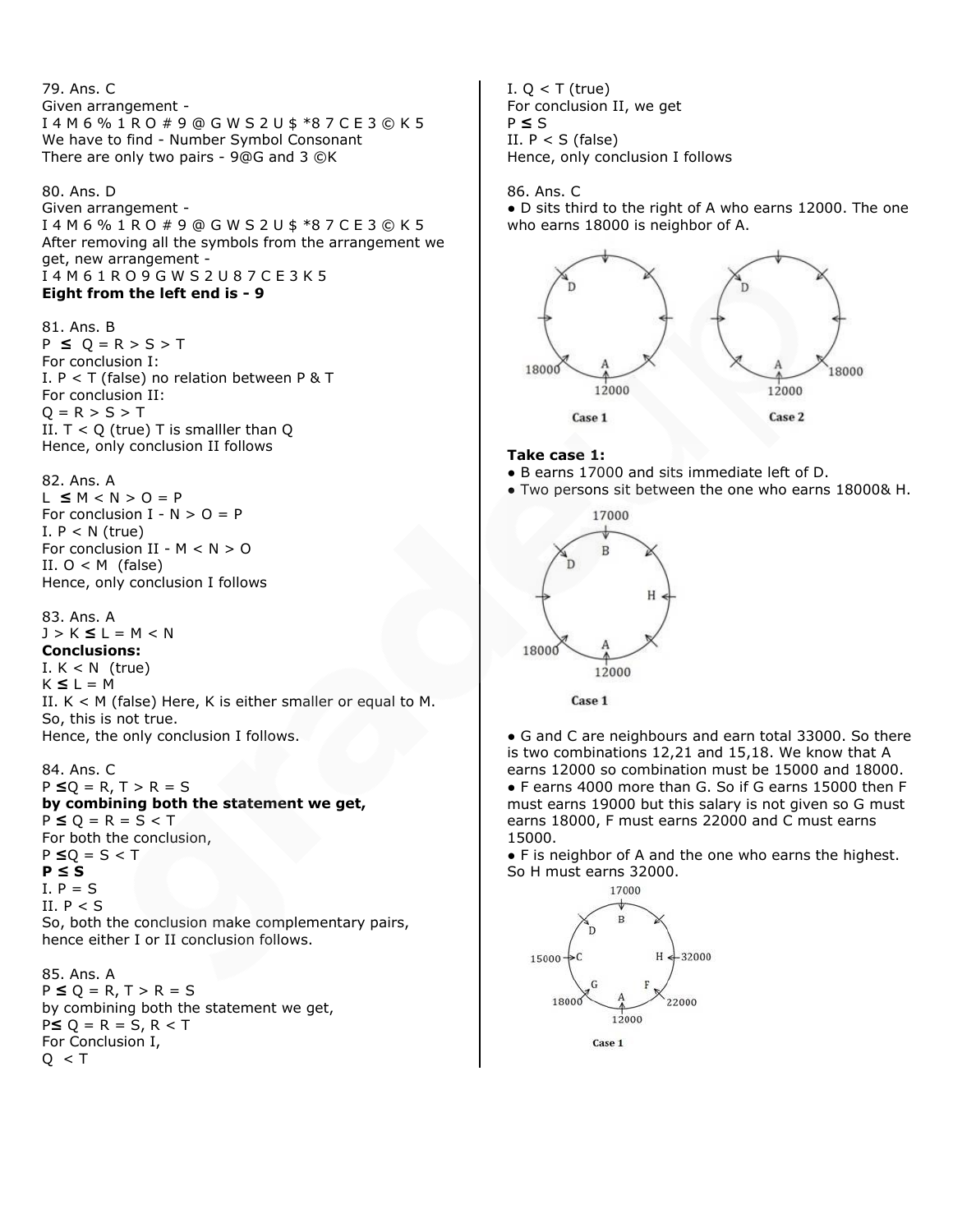● D earns more than E. So E must earns 21000 and D must earns 26000.

 $\bullet$  The one who earns 21000 sits 2<sup>nd</sup> to the right of the one who earns 18000. So G earns 18000. So this case gets rejected.



Case 1

## **Take case 2:**

● B earns 17000 and sits immediate left of D.

● Two persons sit between the one who earns 18000 and H.



• G and C are neighbours and earn total 33000. So there is two combinations 12,21 and 15,18. We know that A earns 12000 so combination must be 15000 and 18000. ● F earns 4000 more than G. So if G earns 15000 then F must earns 19000 but this salary is not given so G must earns 18000, F must earns 22000 and C must earns 15000.

• F is neighbor of A and the one who earns the highest. So H must earns 32000.



● D earns more than E. So E must earns 21000 and D must earns 26000.

 $\bullet$  The one who earns 21000 sits 2<sup>nd</sup> to the right of the one who earns 18000. So this case is correct. **Here is the final arrangement:**



H earns the highest.

87. Ans. C

● D sits third to the right of A who earns 12000. The one who earns 18000 is neighbor of A.



#### **Take case 1:**

● B earns 17000 and sits immediate left of D.

● Two persons sit between the one who earns 18000 and H.



Case 1

• G and C are neighbours and earn total 33000. So there is two combinations 12,21 and 15,18. We know that A earns 12000 so combination must be 15000 and 18000.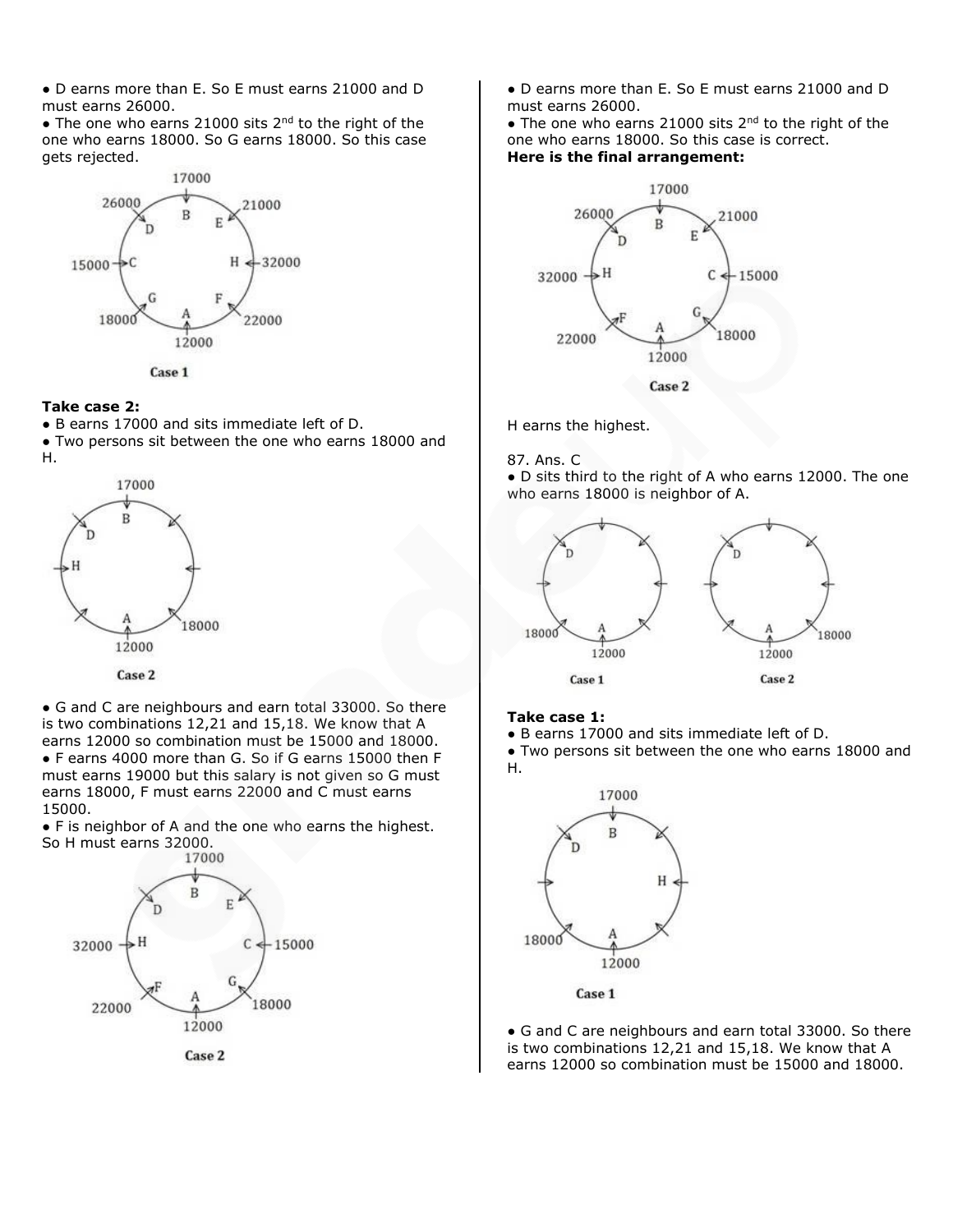● F earns 4000 more than G. So if G earns 15000 then F must earns 19000 but this salary is not given so G must earns 18000, F must earns 22000 and C must earns 15000.

● F is neighbor of A and the one who earns the highest. So H must earns 32000.



Case 1

● D earns more than E. So E must earns 21000 and D must earns 26000.

• The one who earns 21000 sits 2<sup>nd</sup> to the right of the one who earns 18000. So G earns 18000. So this case gets rejected.





#### **Take case 2:**

● B earns 17000 and sits immediate left of D.

● Two persons sit between the one who earns 18000 and H.



• G and C are neighbours and earn total 33000. So there is two combinations 12,21 and 15,18. We know that A earns 12000 so combination must be 15000 and 18000. ● F earns 4000 more than G. So if G earns 15000 then F must earns 19000 but this salary is not given so G must earns 18000, F must earns 22000 and C must earns 15000.

● F is neighbor of A and the one who earns the highest. So H must earns 32000.





● D earns more than E. So E must earns 21000 and D must earns 26000.

 $\bullet$  The one who earns 21000 sits 2<sup>nd</sup> to the right of the one who earns 18000. So this case is correct.

#### **Here is the final arrangement:**



G earns 18000.

88. Ans. B

● D sits third to the right of A who earns 12000. The one who earns 18000 is neighbor of A.

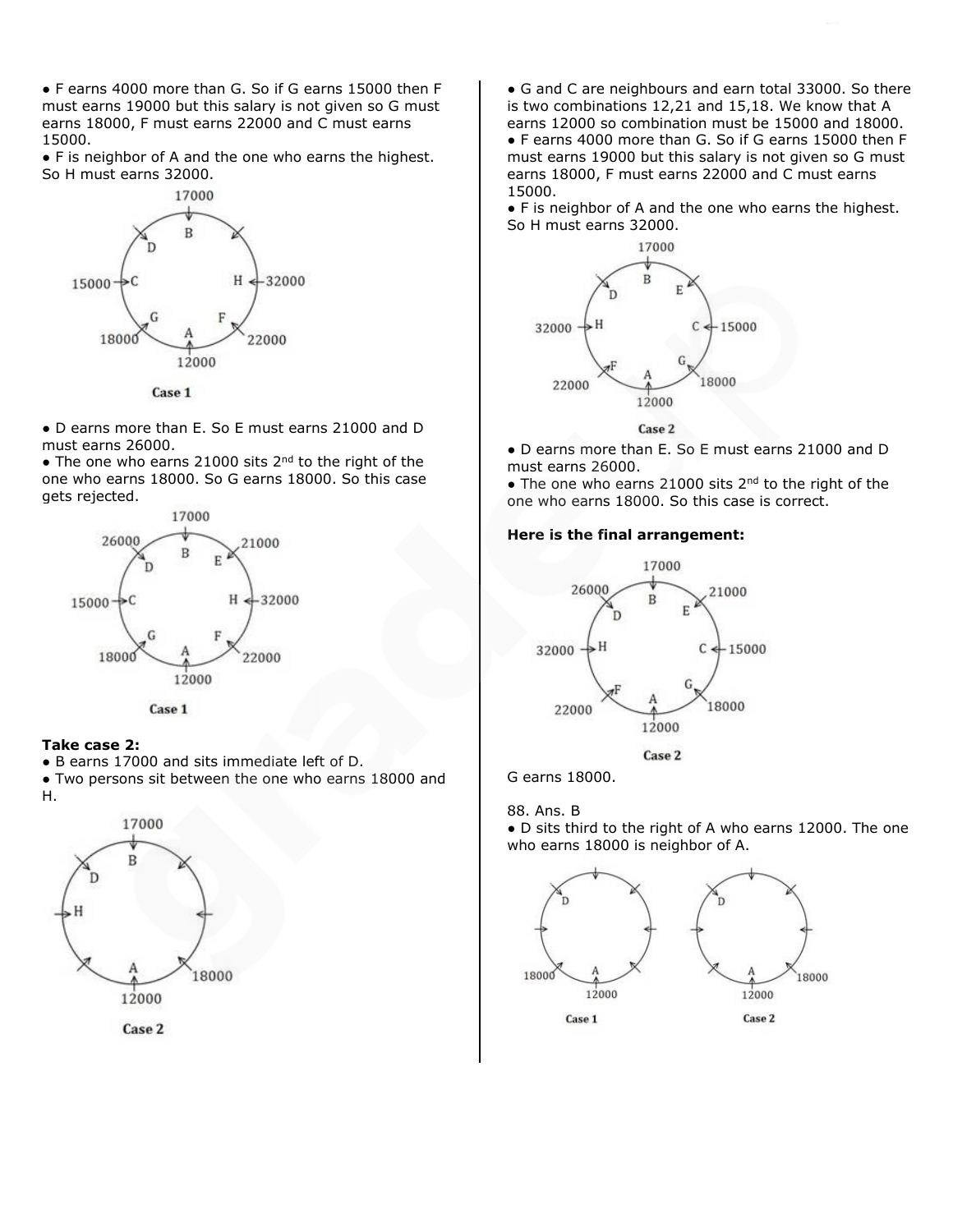#### **Take case 1:**

- B earns 17000 and sits immediate left of D.
- Two persons sit between the one who earns 18000 and H.



Case 1

• G and C are neighbours and earn total 33000. So there is two combinations 12,21 and 15,18. We know that A earns 12000 so combination must be 15000 and 18000. ● F earns 4000 more than G. So if G earns 15000 then F must earns 19000 but this salary is not given so G must earns 18000, F must earns 22000 and C must earns 15000.

● F is neighbor of A and the one who earns the highest. So H must earns 32000.



● D earns more than E. So E must earns 21000 and D must earns 26000.

 $\bullet$  The one who earns 21000 sits 2<sup>nd</sup> to the right of the one who earns 18000. So G earns 18000. So this case gets rejected.



## **Take case 2:**

● B earns 17000 and sits immediate left of D.

● Two persons sit between the one who earns 18000 and H.



• G and C are neighbours and earn total 33000. So there is two combinations 12,21 and 15,18. We know that A earns 12000 so combination must be 15000 and 18000. ● F earns 4000 more than G. So if G earns 15000 then F must earns 19000 but this salary is not given so G must earns 18000, F must earns 22000 and C must earns 15000.

● F is neighbor of A and the one who earns the highest. So H must earns 32000.



● D earns more than E. So E must earns 21000 and D must earns 26000.

 $\bullet$  The one who earns 21000 sits 2<sup>nd</sup> to the right of the one who earns 18000. So this case is correct.



C and H are sitting opposite.

89. Ans. D

● D sits third to the right of A who earns 12000. The one who earns 18000 is neighbor of A.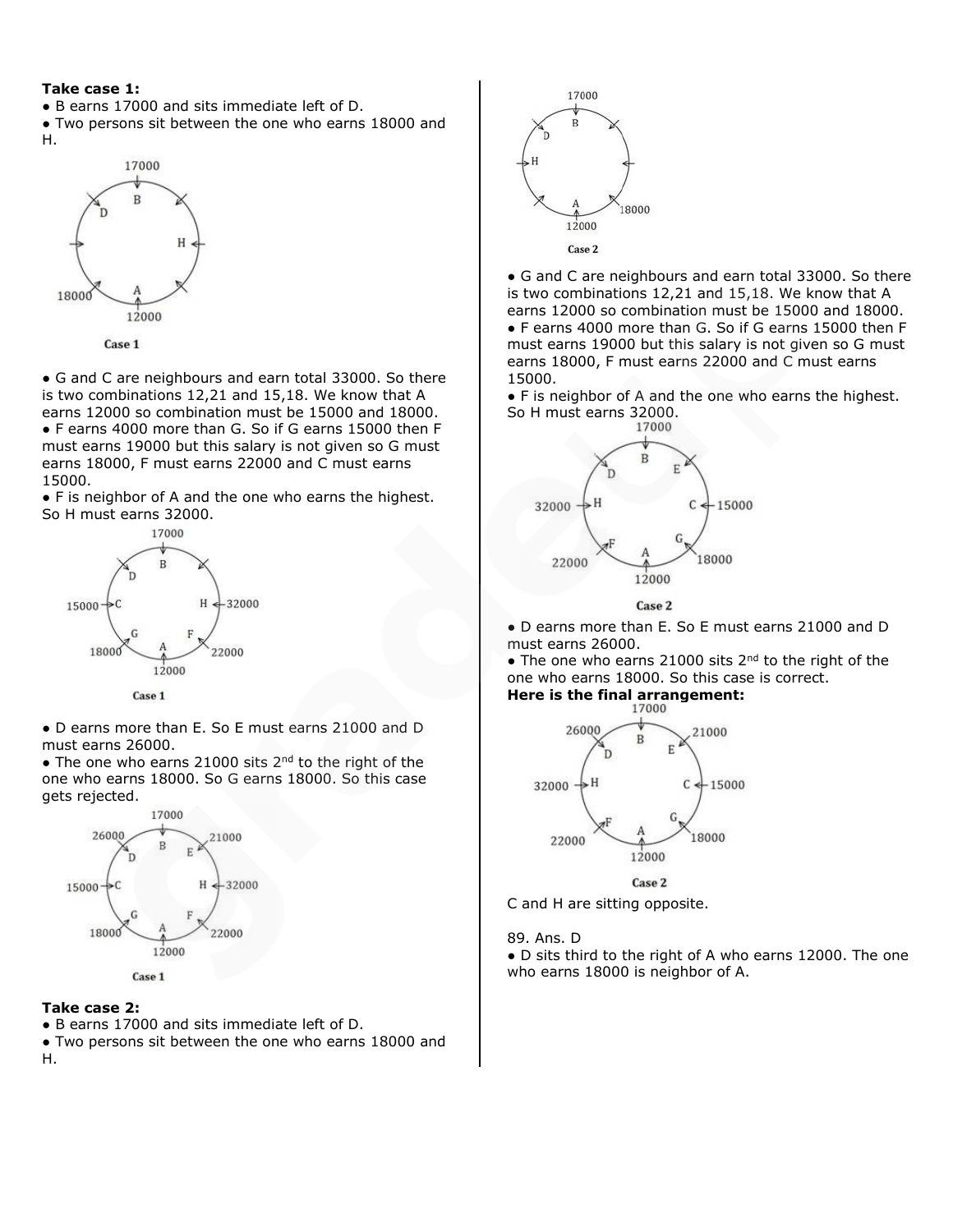

#### **Take case 1:**

● B earns 17000 and sits immediate left of D.

● Two persons sit between the one who earns 18000 and H.





• G and C are neighbours and earn total 33000. So there is two combinations 12,21 and 15,18. We know that A earns 12000 so combination must be 15000 and 18000. ● F earns 4000 more than G. So if G earns 15000 then F must earns 19000 but this salary is not given so G must earns 18000, F must earns 22000 and C must earns 15000.

● F is neighbor of A and the one who earns the highest. So H must earns 32000.



Case 1

● D earns more than E. So E must earns 21000 and D must earns 26000.

 $\bullet$  The one who earns 21000 sits 2<sup>nd</sup> to the right of the one who earns 18000. So G earns 18000. So this case gets rejected.



Case 1

#### **Take case 2:**

● B earns 17000 and sits immediate left of D.

● Two persons sit between the one who earns 18000 and H.



• G and C are neighbours and earn total 33000. So there is two combinations 12,21 and 15,18. We know that A earns 12000 so combination must be 15000 and 18000. ● F earns 4000 more than G. So if G earns 15000 then F must earns 19000 but this salary is not given so G must earns 18000, F must earns 22000 and C must earns 15000.

• F is neighbor of A and the one who earns the highest. So H must earns 32000.



Case 2

● D earns more than E. So E must earns 21000 and D must earns 26000.

• The one who earns 21000 sits  $2^{nd}$  to the right of the one who earns 18000. So this case is correct.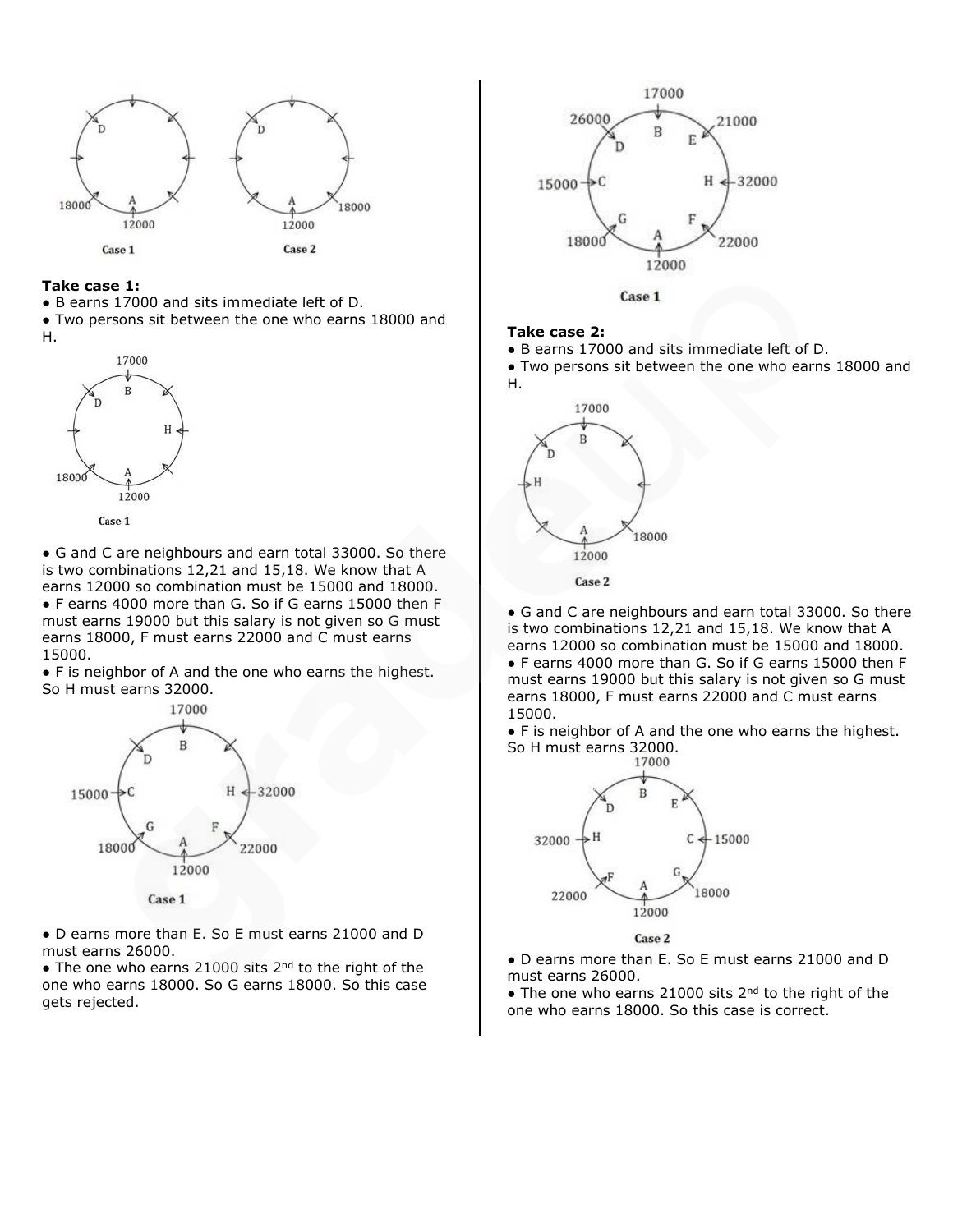



#### 90. Ans. B

● D sits third to the right of A who earns 12000. The one who earns 18000 is neighbor of A.



### **Take case 1:**

- B earns 17000 and sits immediate left of D.
- Two persons sit between the one who earns 18000 and H.



Case 1

• G and C are neighbours and earn total 33000. So there is two combinations 12,21 and 15,18. We know that A earns 12000 so combination must be 15000 and 18000. ● F earns 4000 more than G. So if G earns 15000 then F must earns 19000 but this salary is not given so G must earns 18000, F must earns 22000 and C must earns 15000.

● F is neighbor of A and the one who earns the highest. So H must earns 32000.



● D earns more than E. So E must earns 21000 and D must earns 26000.

 $\bullet$  The one who earns 21000 sits 2<sup>nd</sup> to the right of the one who earns 18000. So G earns 18000. So this case gets rejected.



Case 1

#### **Take case 2:**

● B earns 17000 and sits immediate left of D.

● Two persons sit between the one who earns 18000 and H.



● G and C are neighbours and earn total 33000. So there is two combinations 12,21 and 15,18. We know that A earns 12000 so combination must be 15000 and 18000. ● F earns 4000 more than G. So if G earns 15000 then F must earns 19000 but this salary is not given so G must earns 18000, F must earns 22000 and C must earns 15000.

● F is neighbor of A and the one who earns the highest. So H must earns 32000.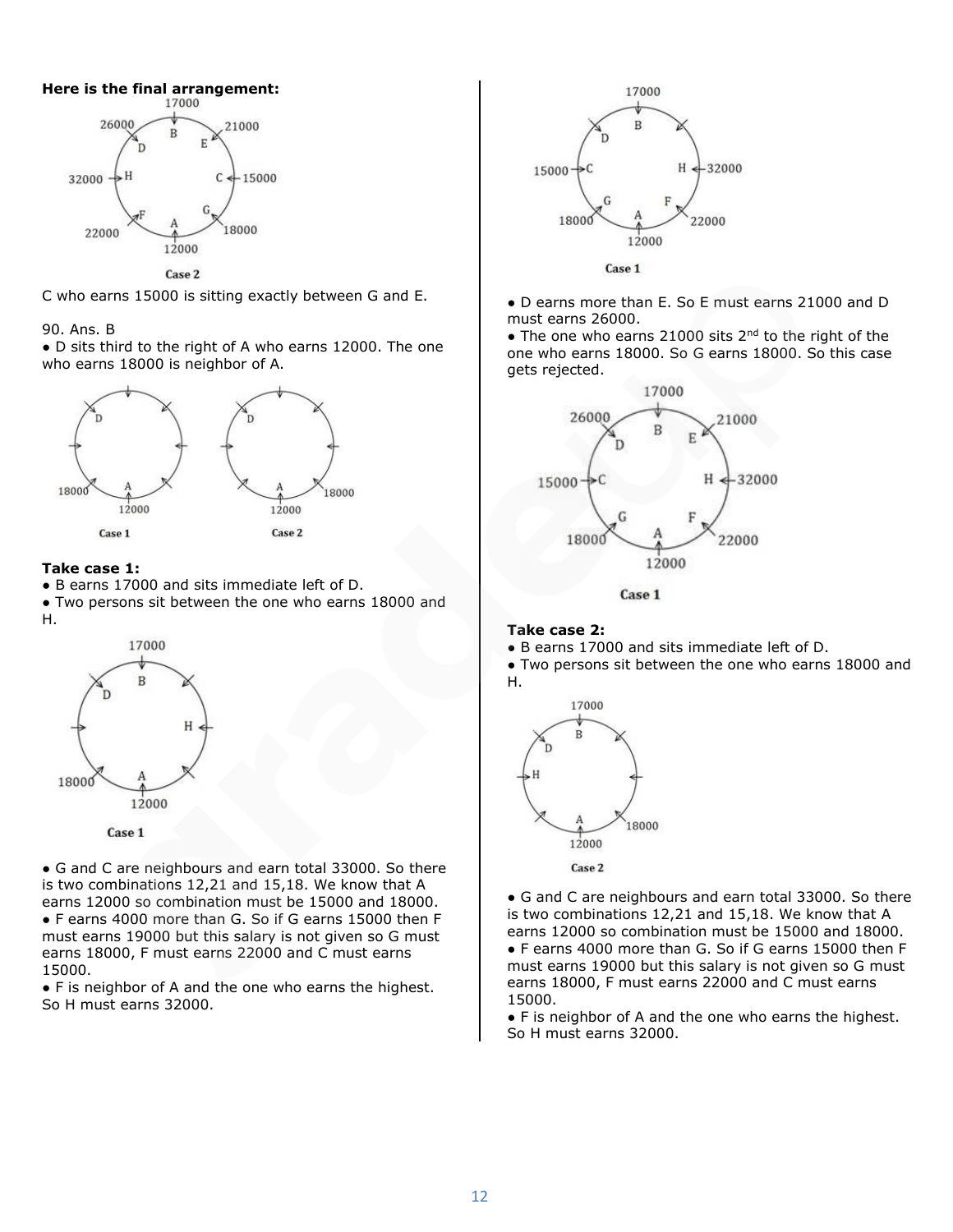

● D earns more than E. So E must earns 21000 and D must earns 26000.

 $\bullet$  The one who earns 21000 sits 2<sup>nd</sup> to the right of the one who earns 18000. So this case is correct.

# **Here is the final arrangement:**



Only one person is earning more than D.

## 91. Ans. E

After arranging each alphabets in reverse English alphabetical order, TOM SPN KGA ECB TRL **TRL** TOM SPN KGA ECB TRL comes first in reverse English alphabetical order so answer is LTR.

92. Ans. E After arranging the word we get, NTN MSQ ZKH ACF KTS in 4 words there is no vowel.

93. Ans. B

If the second letter is replaced with the next alphabet and the last letter is replaced with previous alphabet, OUL NTO ALF BDD LUQ In only BDD, D repeated twice. So our answer is 1.

94. Ans. E OTM=15+20+13=48, NSP= 14+19+16=49  $AKG=1+7+11 = 19$  $BCE = 2 + 3 + 5 = 10$ LTR=12+20+18=50 50 is the highest number so LTR is the answer.

## 95. Ans. A

If the consonant is replaced with the next alphabet and the vowel is replaced with previous alphabet, NUN OTQ ZLH CDD MUS, There is no word in which 2 vowels are present.

So answer is 0.

### 96. Ans. A

Only three persons sit between M and N and N is sitting at one of the ends. So we get 2 cases-

#### **Case 1:**

#### **Case 2:**

| ----- - |  |  |  |  |  |  |  |  |  |  |  |
|---------|--|--|--|--|--|--|--|--|--|--|--|
|         |  |  |  |  |  |  |  |  |  |  |  |
|         |  |  |  |  |  |  |  |  |  |  |  |

 $\bullet$  O is 2<sup>nd</sup> to the right of M and facing north. Q is 3<sup>rd</sup> to the right of O.

#### **Case 1:**

| M |       | The   |  |  |
|---|-------|-------|--|--|
|   | North | South |  |  |

#### **Case 2:**

| $\mathbb{R}^n$ | $\sim$ $\sim$<br>`` |  |  |
|----------------|---------------------|--|--|

• More than two persons sit between Q and R. T is 2<sup>nd</sup> to the left of R.

#### **Case 1:**

| D |               | . . |       |  |  |
|---|---------------|-----|-------|--|--|
|   | South   North |     | South |  |  |

#### **Case 2:**

| - - - -                |  |  |  |  |
|------------------------|--|--|--|--|
|                        |  |  |  |  |
| c<br>التقويم والمستندر |  |  |  |  |
|                        |  |  |  |  |

• More than two persons sit between T and N. So case 1 gets rejected. P is  $2^{nd}$  to the right of Q. So Q is facing north. M's neighbors are facing same direction. So T is facing north. Q's neighbors are facing same direction so S is facing south. P's neighbors are facing opposite directions. So N is facing north. Four of them are facing north so P is facing south.

#### **Here is the final arrangement:**

| South   North   North   South   North   South   South   North |  |  |  |  |
|---------------------------------------------------------------|--|--|--|--|

R is sits at the corner. Hence, option A.

97. Ans. D

Only three persons sit between M and N and N is sitting at one of the ends. So we get 2 cases-

#### **Case 1:**

|  |  | - |  |  |
|--|--|---|--|--|
|  |  |   |  |  |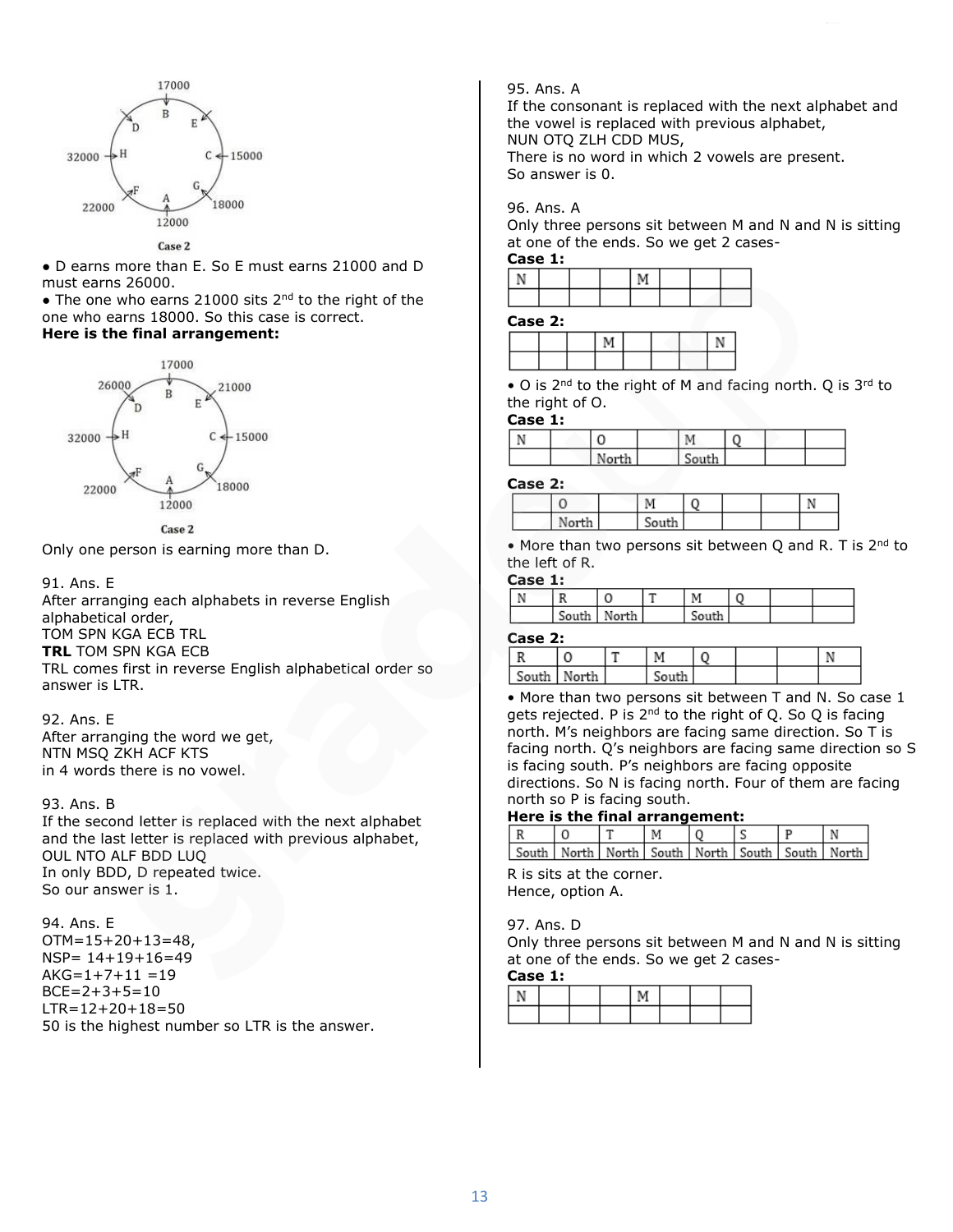#### **Case 2:**

• O is 2<sup>nd</sup> to the right of M and facing north. Q is 3<sup>rd</sup> to the right of O.

### **Case 1:**

#### **Case 2:**

|                 |                    |  | $\ddot{\phantom{1}}$ |
|-----------------|--------------------|--|----------------------|
| M<br>للمحاد<br> | -<br>$-1$<br>5011- |  |                      |

• More than two persons sit between Q and R. T is  $2^{nd}$  to the left of R.

#### **Case 1:**

| $\sim$<br>$-1$ |  | $\sim$ |  |  |
|----------------|--|--------|--|--|

#### **Case 2:**

| -------         |  |       |  |  |
|-----------------|--|-------|--|--|
|                 |  |       |  |  |
| - South   North |  | זווחר |  |  |

• More than two persons sit between T and N. So case 1 gets rejected. P is  $2^{nd}$  to the right of Q. So Q is facing north. M's neighbors are facing same direction. So T is facing north. Q's neighbors are facing same direction so S is facing south. P's neighbors are facing opposite directions. So N is facing north. Four of them are facing north so P is facing south.

## **Here is the final arrangement:**

|  |  | М | 0                                                             |  |  |
|--|--|---|---------------------------------------------------------------|--|--|
|  |  |   | South   North   North   South   North   South   South   North |  |  |

All the persons are facing south except Q. Hence, option D.

#### 98. Ans. D

Only three persons sit between M and N and N is sitting at one of the ends. So we get 2 cases-

## **Case 1:**

| ∽<br><br>- |  |  |  |  |  |  |  |  |  |
|------------|--|--|--|--|--|--|--|--|--|

| Case 2: |  |  |  |  |
|---------|--|--|--|--|
|         |  |  |  |  |
|         |  |  |  |  |

• O is  $2^{nd}$  to the right of M and facing north. Q is  $3^{rd}$  to the right of O.

## **Case 1:**

|  |       | м     |  |  |
|--|-------|-------|--|--|
|  | North | South |  |  |

#### **Case 2:**

|       | M                                       |  |  |
|-------|-----------------------------------------|--|--|
| North | $\mathcal{C}$ and $\mathcal{C}$<br>5011 |  |  |

• More than two persons sit between Q and R. T is 2<sup>nd</sup> to the left of R.

#### **Case 1:**

| casc |   |     |   |  |  |
|------|---|-----|---|--|--|
|      |   | . T |   |  |  |
|      | c |     | ∽ |  |  |

#### **Case 2:**

|       |       | -- |       |  |  |
|-------|-------|----|-------|--|--|
| South | North |    | South |  |  |

• More than two persons sit between T and N. So case 1 gets rejected. P is  $2^{nd}$  to the right of Q. So Q is facing north. M's neighbors are facing same direction. So T is facing north. Q's neighbors are facing same direction so S is facing south. P's neighbors are facing opposite directions. So N is facing north. Four of them are facing north so P is facing south.

#### **Here is the final arrangement:**

|                                                               |  | M |  |  |
|---------------------------------------------------------------|--|---|--|--|
| South   North   North   South   North   South   South   North |  |   |  |  |

3 persons sit between Q and R.

Hence, option D.

99. Ans. A

Only three persons sit between M and N and N is sitting at one of the ends. So we get 2 cases-

## **Case 1:**

#### **Case 2:**

|  | <b>N.F</b> |  |  |
|--|------------|--|--|
|  |            |  |  |

• O is  $2^{nd}$  to the right of M and facing north. Q is  $3^{rd}$  to the right of O.

## **Case 1:**

|  | u     | М     |  |  |
|--|-------|-------|--|--|
|  | North | South |  |  |

#### **Case 2:**

| Norti | $C = 1$<br>501. |  |  |
|-------|-----------------|--|--|

• More than two persons sit between Q and R. T is 2<sup>nd</sup> to the left of R.

#### **Case 1:**

|       |       | ᡣ |       |  |  |
|-------|-------|---|-------|--|--|
| South | North |   | South |  |  |

### **Case 2:**

|               | ∼ |       |  |  |
|---------------|---|-------|--|--|
| South   North |   | South |  |  |

• More than two persons sit between T and N. So case 1 gets rejected. P is  $2^{nd}$  to the right of Q. So Q is facing north. M's neighbors are facing same direction. So T is facing north. Q's neighbors are facing same direction so S is facing south. P's neighbors are facing opposite directions. So N is facing north. Four of them are facing north so P is facing south.